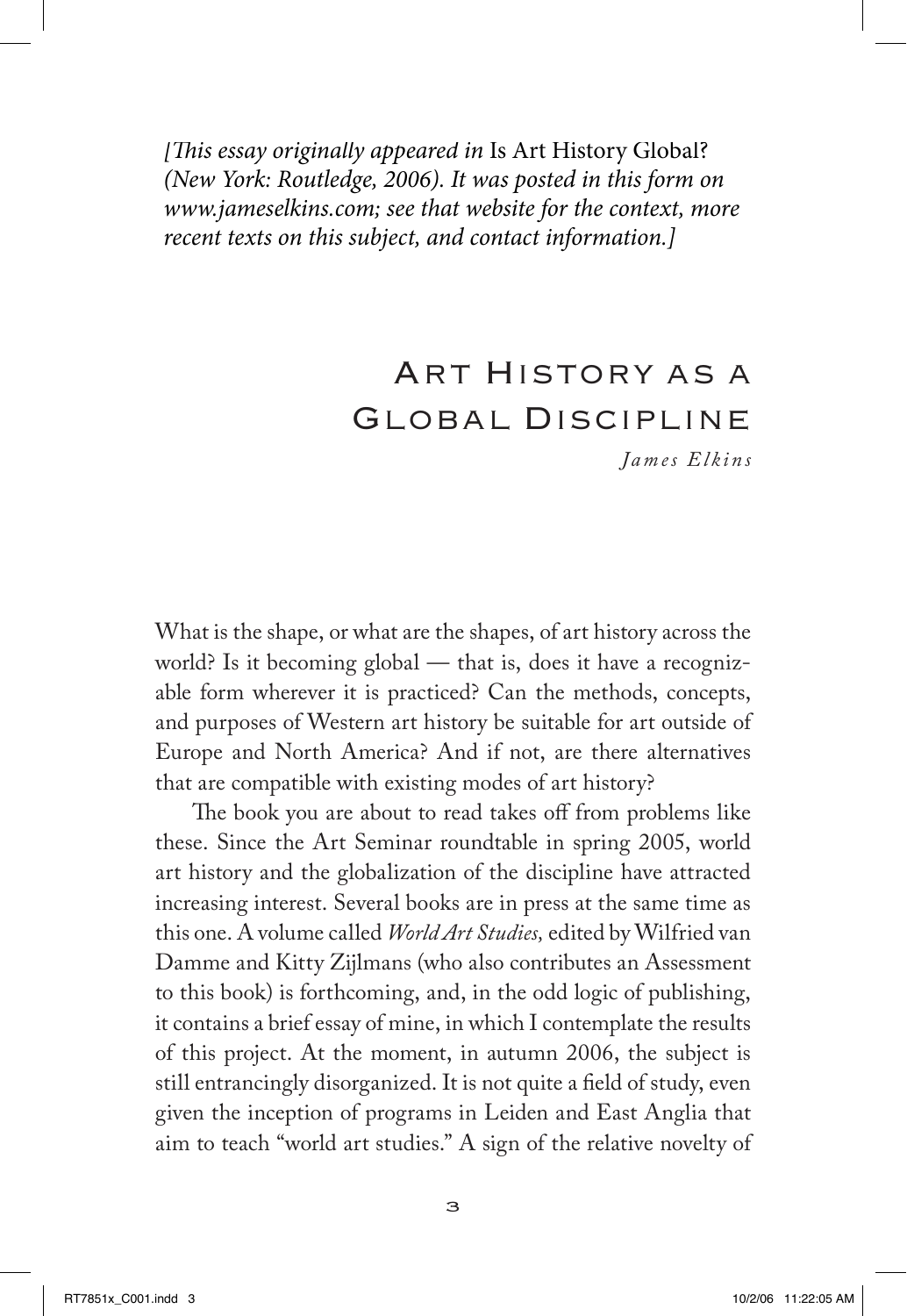the subject is the fact that despite extensive efforts, we could not find anyone who would contribute the kind of synoptic, historical Introduction that other volumes in this series have — one that would survey the history of art history's awareness of its geographic spread. This Introduction has no such ambitions; it was originally one of the essays that were precirculated among the panelists of the roundtable; some others are presented in Section 2. All I aim to do here is set out ten informal talking points: five reasons why art history might be considered to comprise several different practices, which vary from one place to another; and then five more reasons why art history can be considered as a single, fairly cohesive enterprise — not one that is homogeneous certainly, and not one that is distributed evenly around the world, but a field that shares some basic concepts and purposes. In the first case, art history would not be global because it would be several enterprises that happen to share a name — either that, or the current diffusion of Western models of art history would be weakening and melting into many local practices. In the second case, art history would be global, or on its way to becoming so. (I will note in passing that a global art history would be very approximately comparable to science. A field like physics, for example, can be said to share a rigorously defined set of assumptions and protocols no matter where it is practiced. A worldwide practice of art history would have a looser, less quantitative version of that kind of coherence: it would be a field some of whose assumptions, founding texts, interpretive protocols, and institutional forms are compatible wherever they are taught.)

The ten points, five on each side, are not meant to cover the field or even to introduce the writers who have contributed to this volume; I mean only to offer hooks on which to hang the conversation. This book is full of scholarly references to a bewilderingly wide range of cultures and literatures. I thought it would be best, in the absence of a historical introduction, to start with these two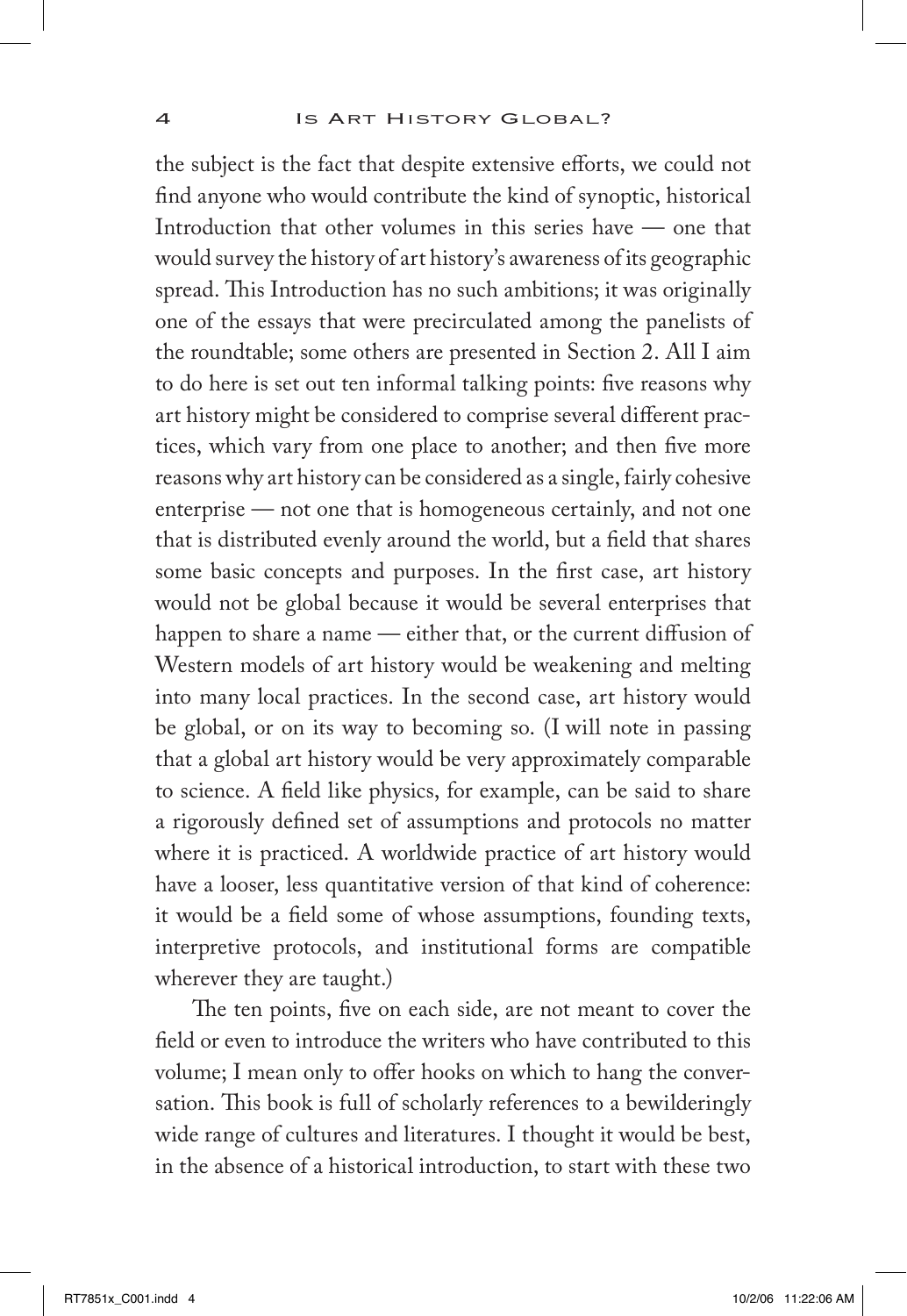loose and open-ended lists. At the end I'll say something of my own stake in all this.

**I**

I begin, then, with five arguments against the idea that art history is, or could become, a single enterprise throughout the world.

*1. What counts as "art history" in many countries is newspaper art criticism.*

 In smaller and developing countries, newspaper art criticism normally serves as art history, so that reviews and exhibition brochures compose the written self-description of the country's art. In Paraguay there is a brilliant critic named Ticio Escobar: he knows postcolonial theory and visual culture, and in a country like Germany or France he could be employed in an art history department. But he writes cultural criticism and art theory, somewhat along the lines of Homi Bhabha or Nestor García Canclini, rather than art history. When I visited Paraguay in 2002, there were no art historians, and the only newspaper art criticism was being written by Olga Blinder, a painter at the Instituto del Arte Superior in Asunción. Her essays range over the history of Paraguayan modernism, and so they constitute an ad hoc history, but one focused mainly on personal appreciations of painters. There is also a book on Paraguayan modernism (and another), but it is mainly a collection of biographical facts and critical descriptions. There is no developed field of art historical research. The available texts could be said, without injustice, to be either biographical appreciations or postcolonial cultural criticism that does not have the history of fine art as its primary focus.

 Around 2002 the Getty Research Institute funded a translation project, intended to produce English translations of major art historical texts from around the world.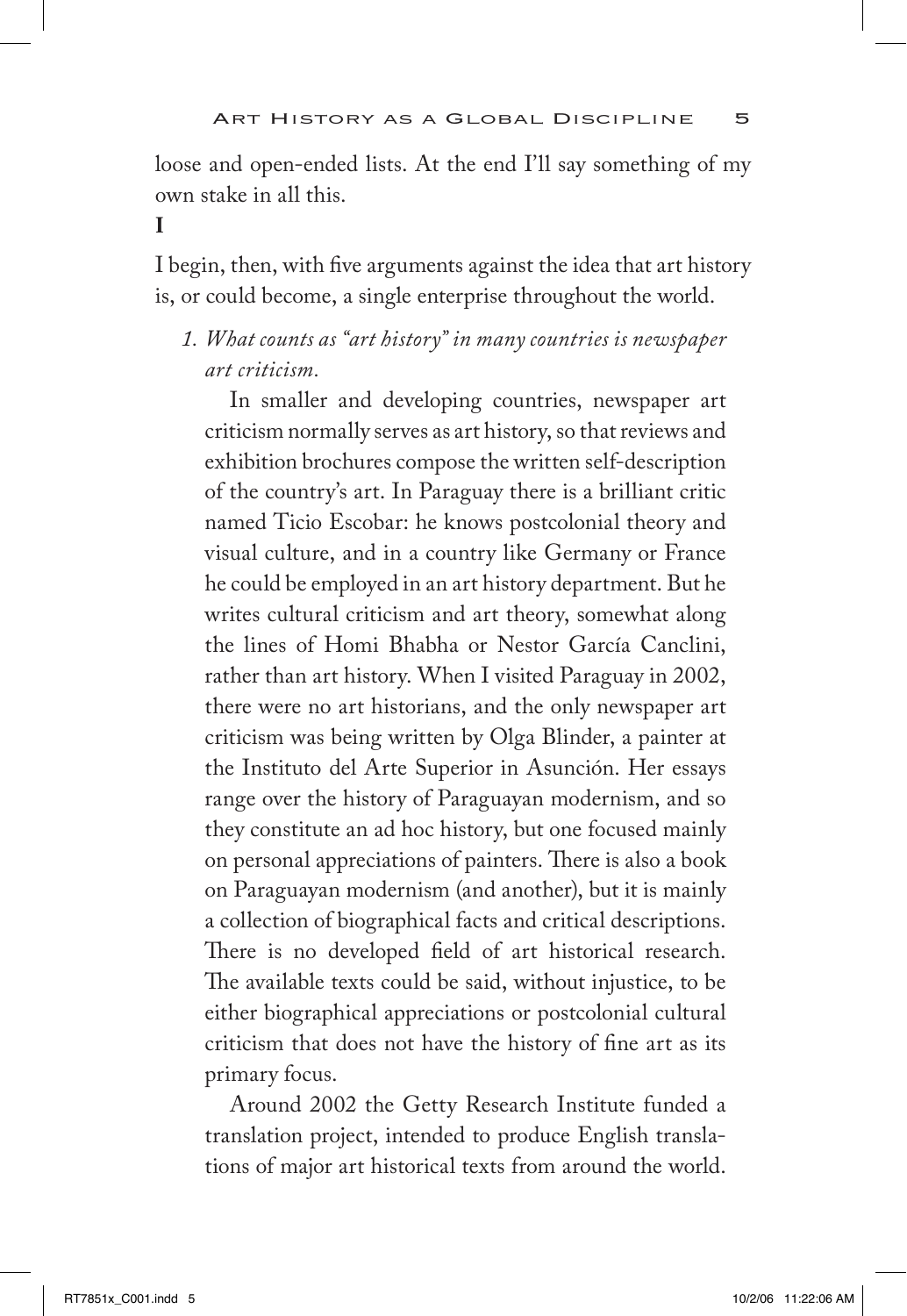I was at one of the preliminary meetings, and one of the issues that became apparent right at the outset was a disagreement over what might count as art history. Several of us at the meeting said that when it came to art of the past two centuries, the project should really concentrate on newspaper art criticism and on essays of the kind that appear in exhibition brochures. We wondered how many countries don't have art history as a discipline at all — Paraguay was one — and how many countries would understand art criticism to be art history. (That meeting was inconclusive, and in the end the translation project focused on major, indisputably art historical texts.)

*2. Art history, as a named discipline and a department in universities, is principally known in North America and Western Europe.*

 One way to measure the presence or absence of art history in different parts of the world is to look at the number of universities that have departments of art history. There is no definitive list, and even if there were, the results would be blurred by the existence of art schools and art academies, which often have art historians on staff, although it can be impossible to determine which have degrees in art history and which are artists or critics. A country may have one or more universities that have history of art departments, and other universities that offer a few courses in art history in various departments. In Colombia, for instance, Andrés Gratán of the Pontifica Universidad Javeriana informed me that there are six other universities in Bogotá that have art history courses, and also two in Cali, two in Medellín, and one each in Santa Marta, Cartagena, and Bucaramanga. That list includes a couple of art academies, and most of the universities he named do not have art history departments; instead they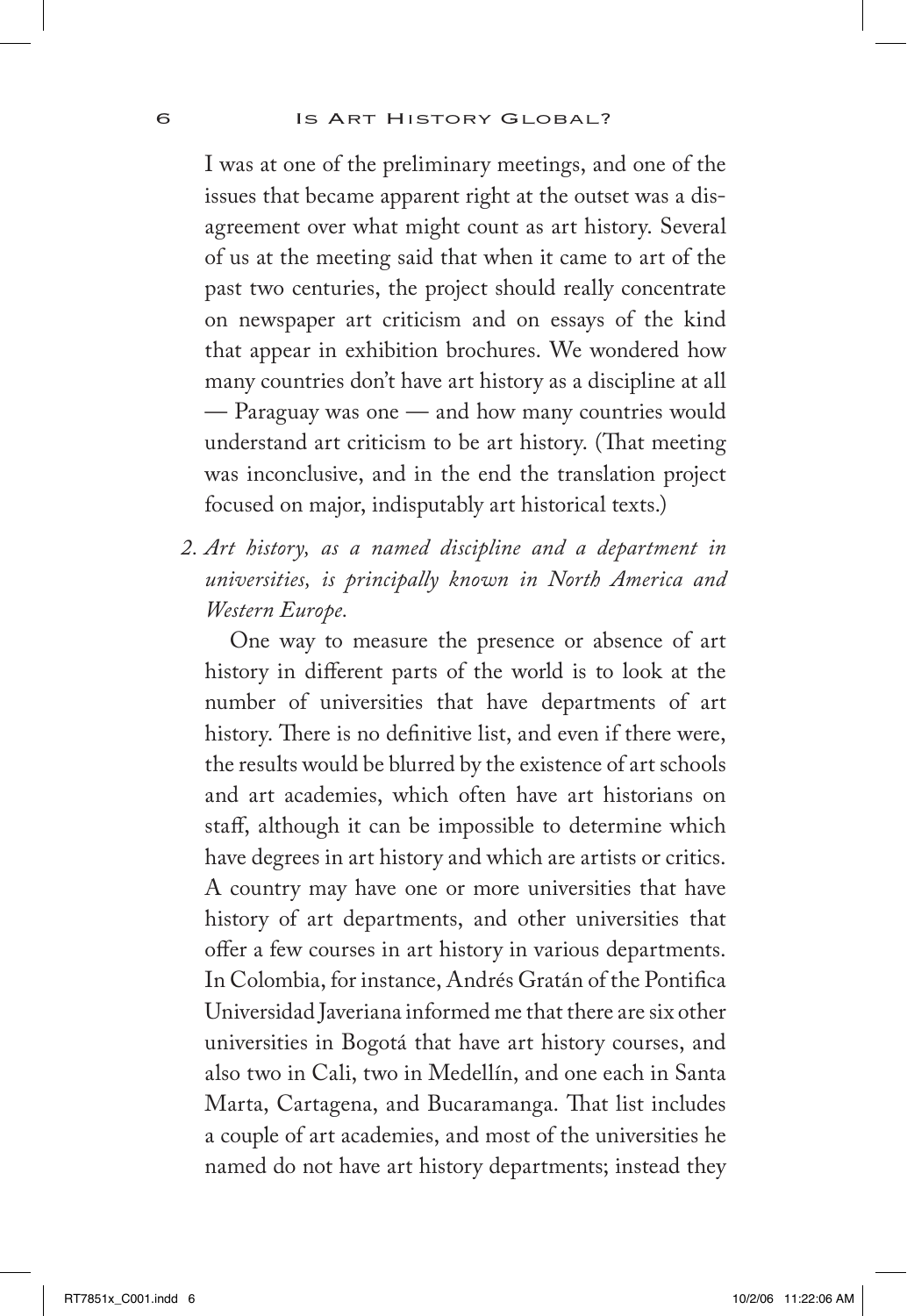have departments of Communication or Design with art historians on staff. It would be necessary to visit in order to determine how many of the instructors are trained in art history.

 At the University College Cork in 2004–6 we assembled a database of nearly eight hundred institutions worldwide that have art history departments, centers, or programs. At present it is the world's largest database of universities that use "art history" or its cognates to identify academic units. Even though that criterion is subject to discussion — for example, it misses most of the institutions Gratán named because they do not have art history departments — we have some indications that the list is nearly complete. Art historians from Finland, Jordan, Singapore, Germany, and Denmark wrote us during 2004–5, giving definitive lists of institutions in their countries that offer art history, and their lists have corresponded well with ours. On that admittedly insecure ground I have drawn some tentative conclusions about how widespread art history is as a named discipline. (The full results will appear in a book on canons in art history, edited by Anna Brzyski, which is currently in press.)

 The approximate number of institutions with departments of art history in Ireland and the United Kingdom is 97. The number for continental Europe, including Turkey (which has 10 universities with art history departments), is 193. German-speaking countries have 50 institutionsand the United Kingdom and Ireland roughly double that, which indicates — against a claim sometimes made in central Europe — that most art history is written in English, not German. Eastern Europe and southeastern Europe have relatively few institutions with art history departments: our database has two in Slovakia (one, the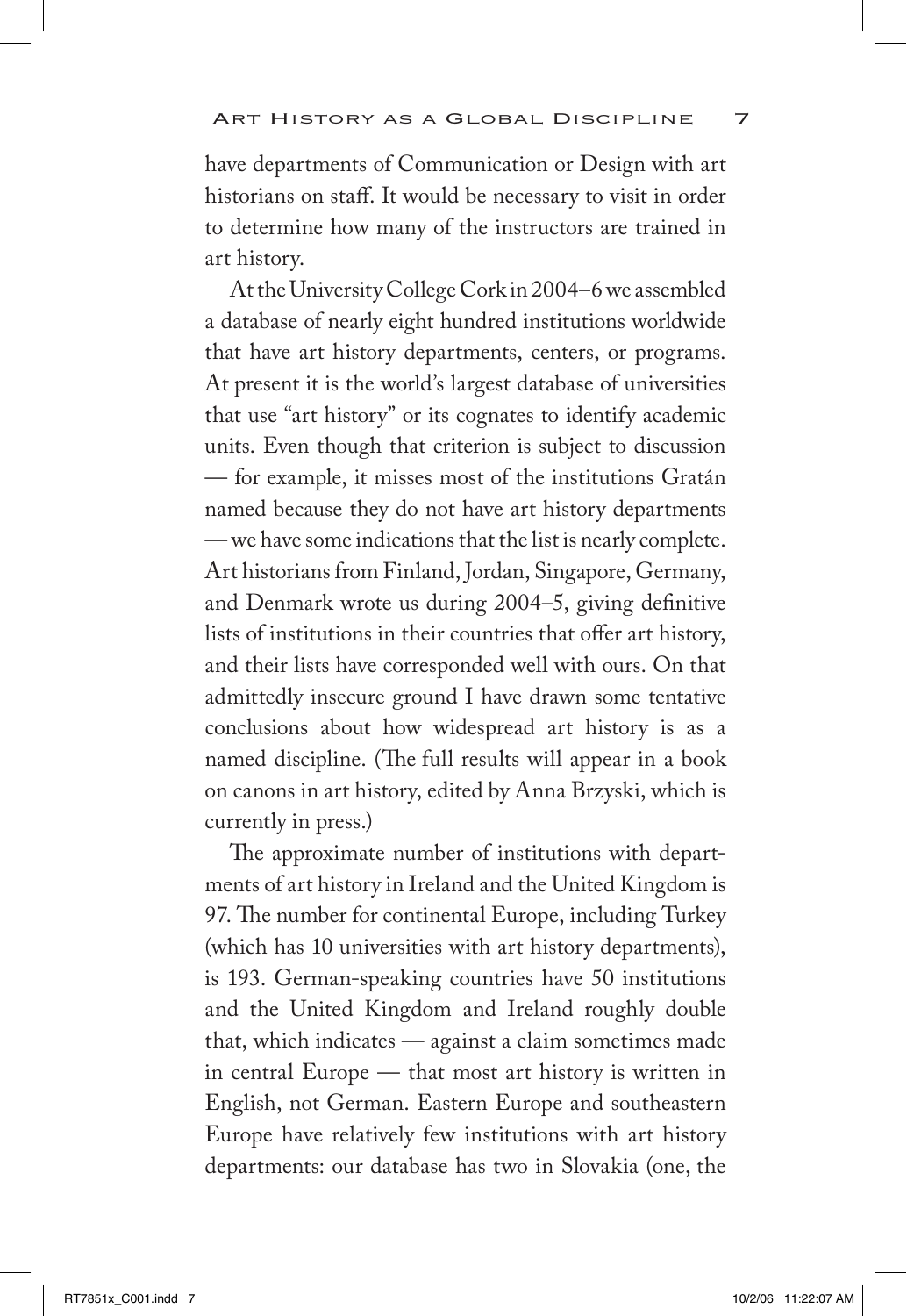Slovak Academy of Sciences, is very active), two in Romania, and two in Bulgaria.

 The number for the United States and Canada is 226, so it appears there is more art history being taught in the States than in all of Europe. (Another caveat here is that smaller colleges in North America are likely to incorporate art departments, so that what would in Europe be art colleges and academies are counted disproportionately.) For South America and Central America the number is 48, although here as in Africa and parts of Asia the numbers are low largely because of the institutions' sporadic Internet presence. The actual number might be more on the order of 80. For Africa our database has 79 institutions, a number that is raised by a recent publication by the University of Maryland, which gives addresses for sub-Saharan countries, but lowered by the very uneven web presence of African institutions. I was amazed to discover that as of spring 2006 the Ahmadu Bello University in Nigeria, the country's largest with 32,000 students, had no official web page. Our database has 17 universities with art history departments in Australia and New Zealand; 65 in China, Japan, and Korea; 36 in southeast Asia excluding Australia; and another half-dozen in central Asia, where the low numbers partly reflect the Islamic tradition, and partly, in central Asia, the influence of the Soviet system that placed art academies and art history outside of universities.

 This survey is incomplete in the ways I have mentioned, and also in that it has no entries for countries that I assume may have universities with art history departments, such as Belarus, Moldova, and Andorra in Europe; or Guinea, Liberia, Togo, Burundi, the Democratic Republic of the Congo, and Somalia in Africa. But the University College Cork database is fairly accurate and reasonably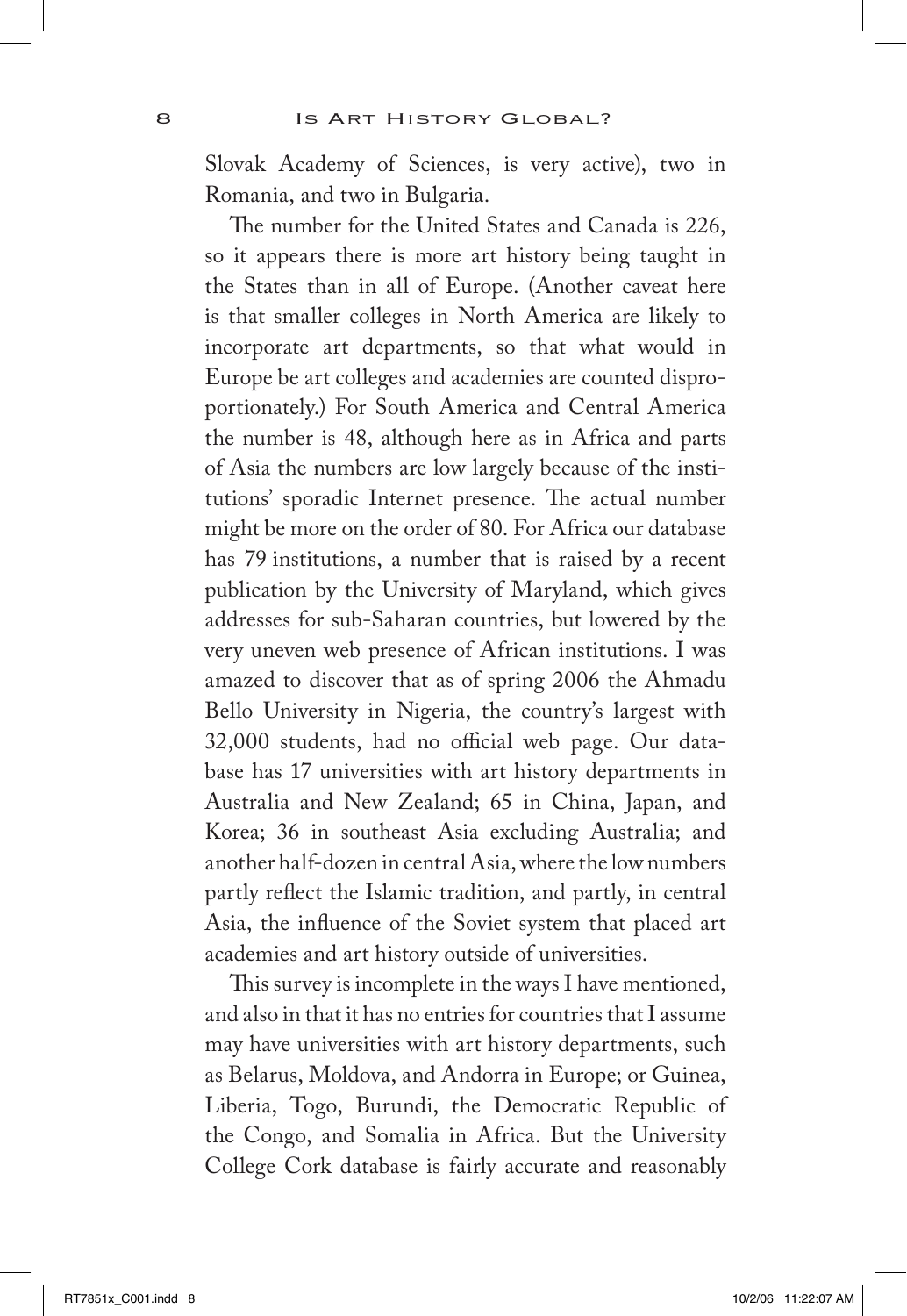exhaustive, and it suggests that as a discipline and as a unit within universities, art history is very much a North American and western European phenomenon.

# *3. Art history is closely affiliated with senses of national and regional identity.*

 It is a not-so-harmless truism that art historians' interests have traditionally been driven by their senses of what visual art in their own cultures seem most important. Hans Belting's wonderful little book *The Germans and Their Art: A Troublesome Relationship* chronicles, in a merciless fashion, the dependence of generations of German art historians on changing ideas of Germany. In the decades immediately after the Second World War, for example, the question of the nature of German art could hardly be raised, he says, because of the partitioning of the country. At other times, German art history was driven by notions of the essential Germanness of certain centuries, especially the late middle ages, or the supposed Germanness of artists such as Dürer or Holbein. (Oskar Bätschmann has also written some excellent pages on this subject.) Belting's book is a salutary read for anyone who assumes that art historians are driven by purely personal passions, unconnected to politics, or by a disinterested sense of historical veracity. Senses of nationalism or ethnicity have been the sometimes explicit impetus behind art historical research from its origins in Vasari and Winckelmann. The current interest in transnationality, multiculturalism, and postcolonial theory has not altered that basic impetus but only obscured it by making it appear that art historians are now free to consider themes that embrace various cultures or all cultures in general.

 A few years ago, I was working on a book called *Stories of Art,* which is intended as a response to E.H. Gombrich's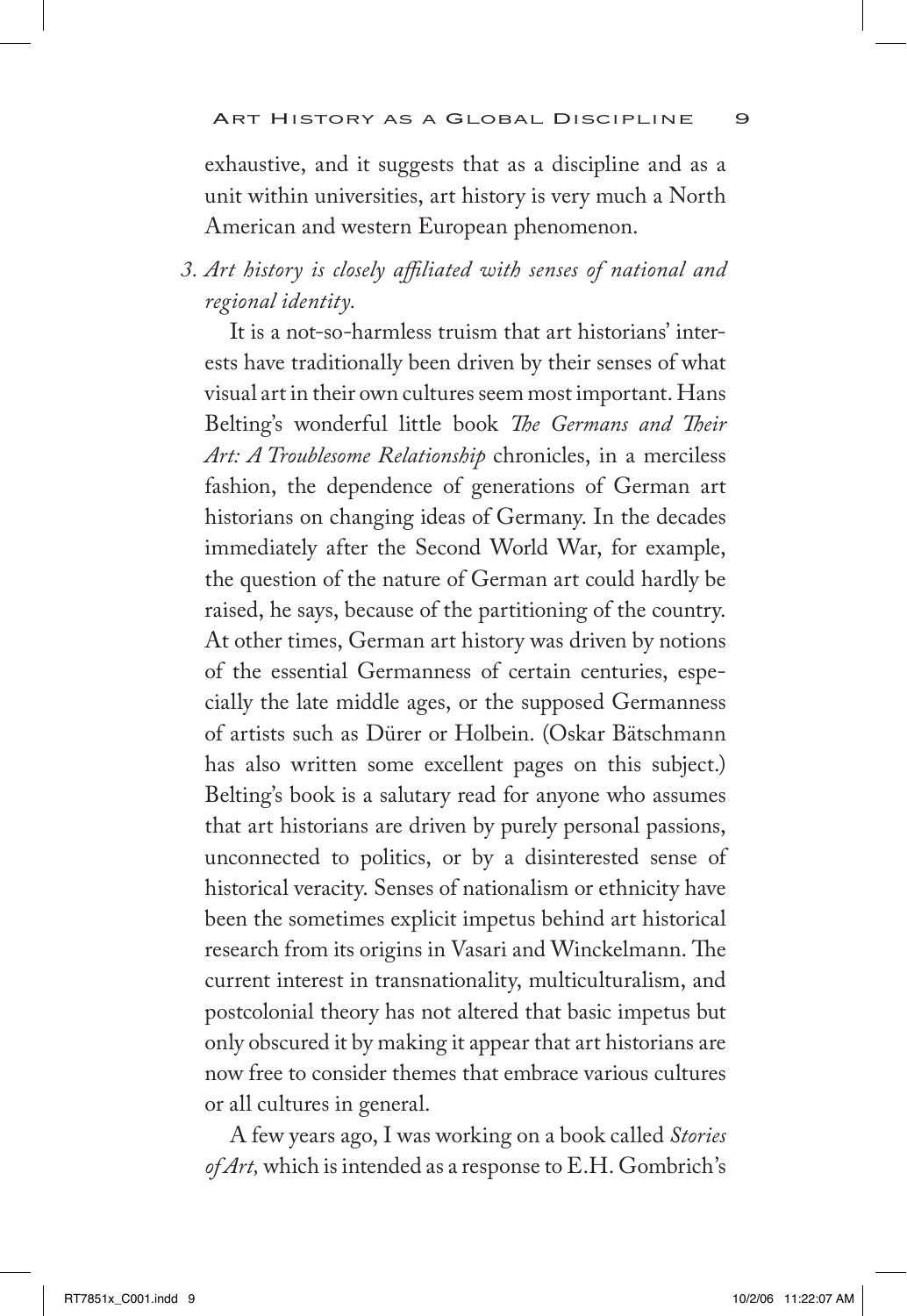#### 10 Is Art History Global?

ubiquitous and very Eurocentric *Story of Art.* In the course of researching my book, I looked up as many introductory surveys of art history as I could find. In the second half of the twentieth century, Gombrich's book was the world's best seller, followed by Helen Gardner's and — at a distant third — by Horst Janson's. (In India and China, pirated and sometimes lightly rewritten editions may be more common than the copyrighted originals.) A number of countries have produced their own introductory art history textbooks, and I have seen examples printed in the last quarter-century in Paraguay (as I mentioned), Egypt, Romania, Iran, Japan, India, Cambodia, the Czech Republic, Australia, and Turkey. Those books tend to be deeply nationalistic in motivation, and their nationalism can strongly affect their content. Burhan Toprak's *Sanat Tarihi* (1960), a Turkish textbook, tells the history of art from Prehistory to gothic architecture and the Mérode altarpiece. Perhaps Chartres and the Mérode altarpiece seemed too Christian or too European for the author, because he veers aside and ends his survey with two chapters on Hindu art and Japan. That arrangement may seem imbalanced, but my argument in *Stories of Art* is that it is better understood as a contrast with texts like Gombrich's, which are just as nationalist or regionalist in their own different ways.

 A slippery problem lies in wait here, because it may be impossible to read a book like Toprak's as a viable, independent history of art rather than as a certain *excerpt* from the history of art: in other words, it may be not so much habit that makes Gombrich more congenial, as much as the structure of art history itself, which may be based on purposes that are themselves European and North American. That treacherous problem aside, the patent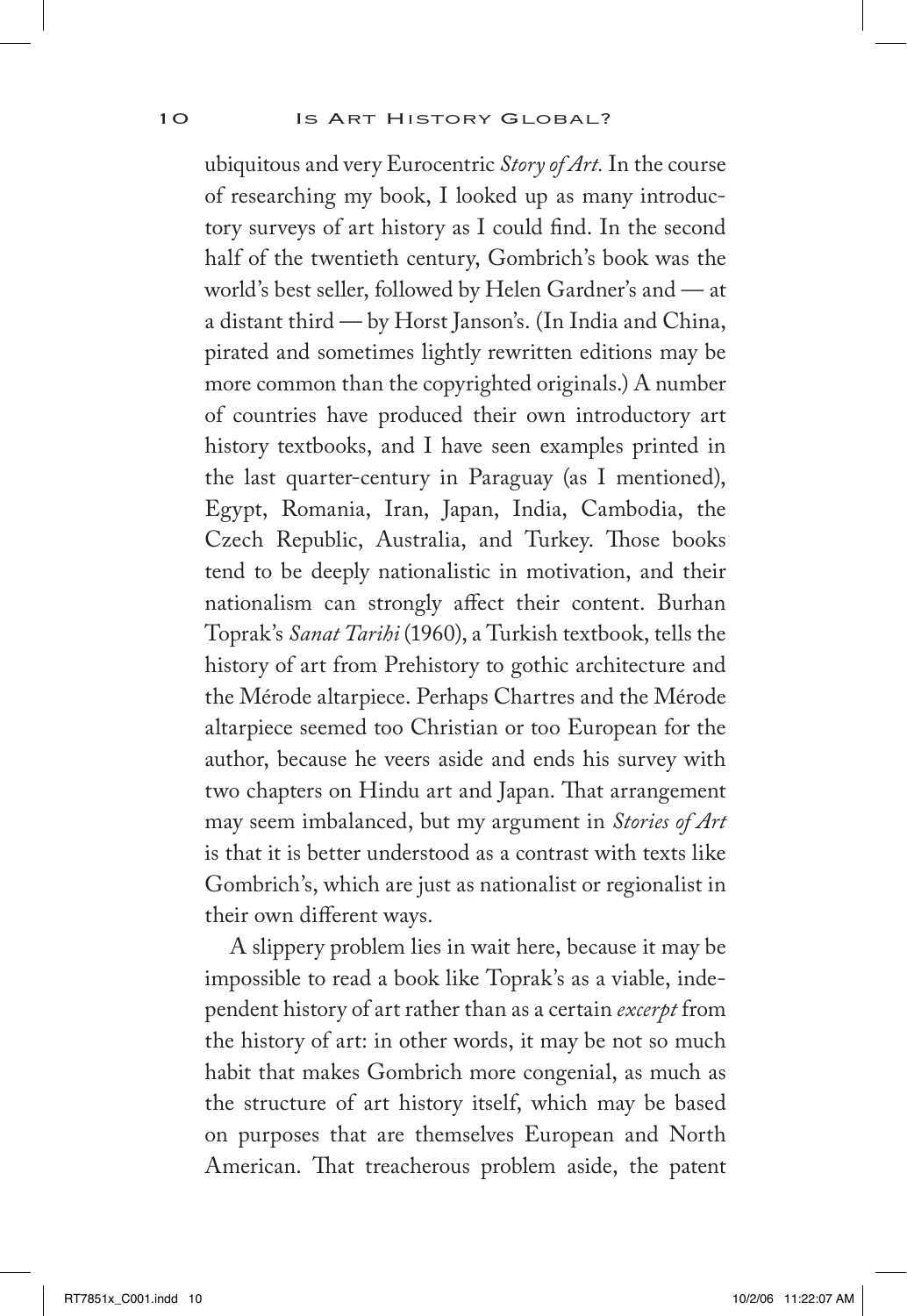nationalism of individual art histories is another cogent argument against the notion that art history is global.

*4. Art history seems to be dissolving into image studies or visual studies.*

 Given the rapid increase in the proliferation of art historical research on all subjects, it can appear that art history is growing in such a way that it will soon encompass all visual practices, and lose the sense of itself as a discipline. There was an interesting exchange of essays in 2003 in the *Journal of Visual Culture*, in which nine scholars responded to something Mieke Bal had written, celebrating the dissolution of disciplinary boundaries. Some of the respondents, including me, were roundly criticized by Bal in her reply for allegedly trying to police the boundaries of art history. Bal is at one extreme of the spectrum of ideas about disciplinarity and de-disciplinarity, but her exhilaration at the destruction of disciplines could be in line with the majority opinion.

 An increasing amount of work tries to mix art history with neighboring disciplines (for example, the journals *Representations, Res, Critical Inquiry, Kritische Berichte*). Also, a rapidly growing number of journals are associated with visual studies, for instance the *Journal of Visual Culture*, *Parallax, Invisible Culture* (that is published on the web at Rochester), *Cultural Studies, Third Text,* and even *Screen* and *diacritics.* Scholars with an interest in postcolonial studies, such as John Clark, and those whose work is informed by interests outside art history, such as Craig Clunas, can come — by very different routes — to a way of writing that works very differently from art history.

 All this could be taken as a sign that art history as we might recognize it is on the verge of disappearing. Certainly there are a number of departments worldwide that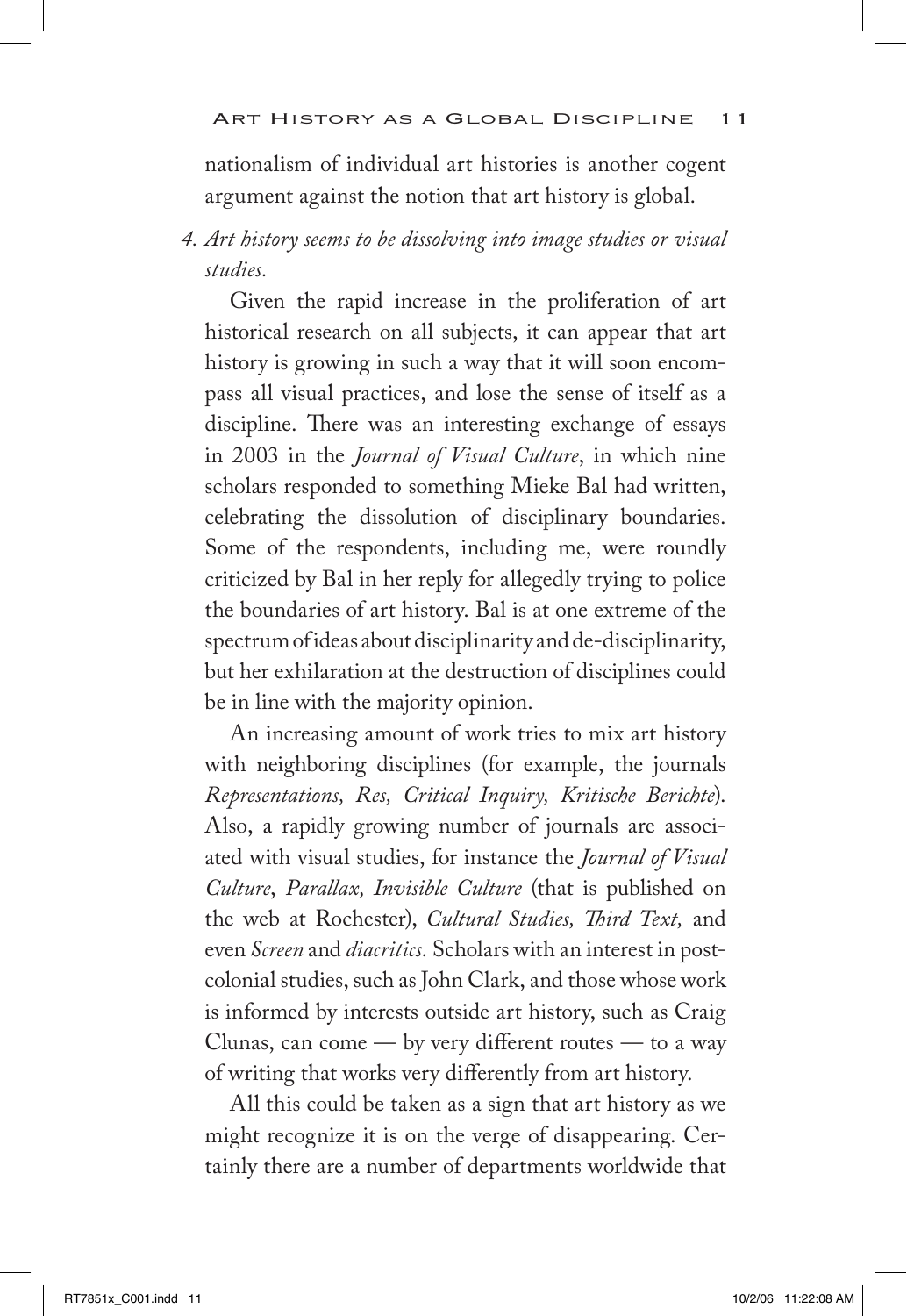#### 12 Is Art History Global?

are currently threatened by visual studies. It is another question whether that means the study of painting, sculpture, and architecture will be edged out, first by film studies, video, and new media, and then by the study of advertising, television, and eventually such things as graffiti and tattoos. There are universities where that is exactly what is happening, and the question is whether that is the wave of the future, or a fad that can be resisted. If visual studies becomes ubiquitous, then art history may get a bit lost, whether or not it is a coherent enterprise at the moment.

*5. My last reason to wonder about the worldwide coherence of the discipline is that there are different kinds of publications for different art historians.*

 This is an especially vexed question. It's true that there are certain publications that have less to do with what gets called "theory," for example, *The Journal of the Warburg and Courtauld Institutes, Journal of Architectural Historians, Acta historiæ artium*, the *Annual Report of the American Academy in Rome, The Burlington Magazine, Antike Kunst, Artibus Asiae, Ars Orientalis,* the *Zeitschrift des Kunsthistorisches Institut in Florenz, Hesperia, Master Drawings, OudHolland, Studies in Iconography, Antichità viva, Antologia di Belle Arti, Archivo Español de Arte,* the *Römisches Jahrbuch für Kunstgeschichte, Dumbarton Oaks Papers, History of European Ideas,Bollettino d'Arte,* and *Storia dell'arte*.

 It is also true that some journals seem to be more invested in what gets called "theory": for instance *October, Representations, Critical Inquiry,* the French journal *Critique,*  the *Journal of Aesthetics and Art Criticism,* the *Zeitschrift für Kunstgeschichte, Kritische Berichte, Qui parle, SubStance, Heresies, diacritics, boundary 2,* or *Glyph.*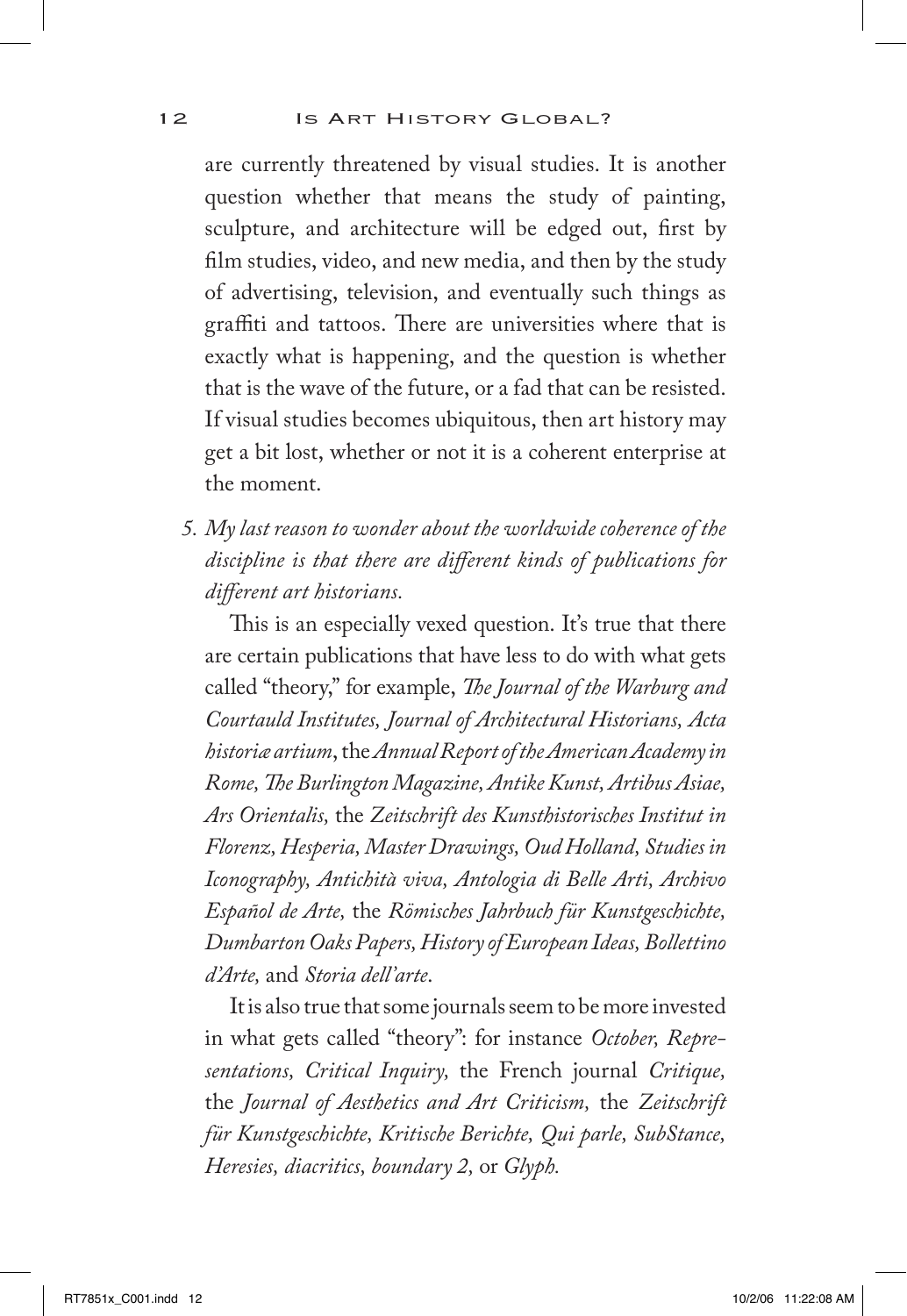#### Art History as a Global Discipline 13

 These two lists are excerpted from my book *Our Beautiful, Dry, and Distant Texts: Art History as Writing,* in which I argue that the difference between "theory" and "practice" names a divide within the discipline, and that it can be observed in something as simple as a checklist of periodicals. Despite a lot of effort on the part of "theorists" to claim that there is no distinction between those who explicitly use theories and those who say they don't, the bibliographic division is a real one, and it reflects a disciplinary division. In the larger universities in western Europe and North America, this may seem like a pseudo-problem because there may not be any people who describe themselves as not using "theory": but in smaller universities and countries, the distinction is very real, and it affects the social interactions of the discipline as well as the choice of publications.

 (I have suggested to some intransigent theory-types that if they believe there is no difference between these kinds of journals they try publishing something in, say, *The Burlington Magazine.* It's not that easy to do.)

 It is also true that some theories are limited in their appeal; they become briefly popular, and then they disappear. Semiotics was revived at least four different times in the past century: once by the Prague linguistic school, again by Meyer Schapiro, by Hubert Damisch in the 1970s, and then by a number of scholars in the 1990s, including Mieke Bal. Anthropological theories of liminality, derived from Victor Turner, were very popular in the mid-1980s. I remember Norman Bryson chaired a session in one of the College Art Association meetings called "What Use Is Deconstruction Anyway?" and a similar session was chaired by T.J. Clark on the question of De Man's relevance for art history.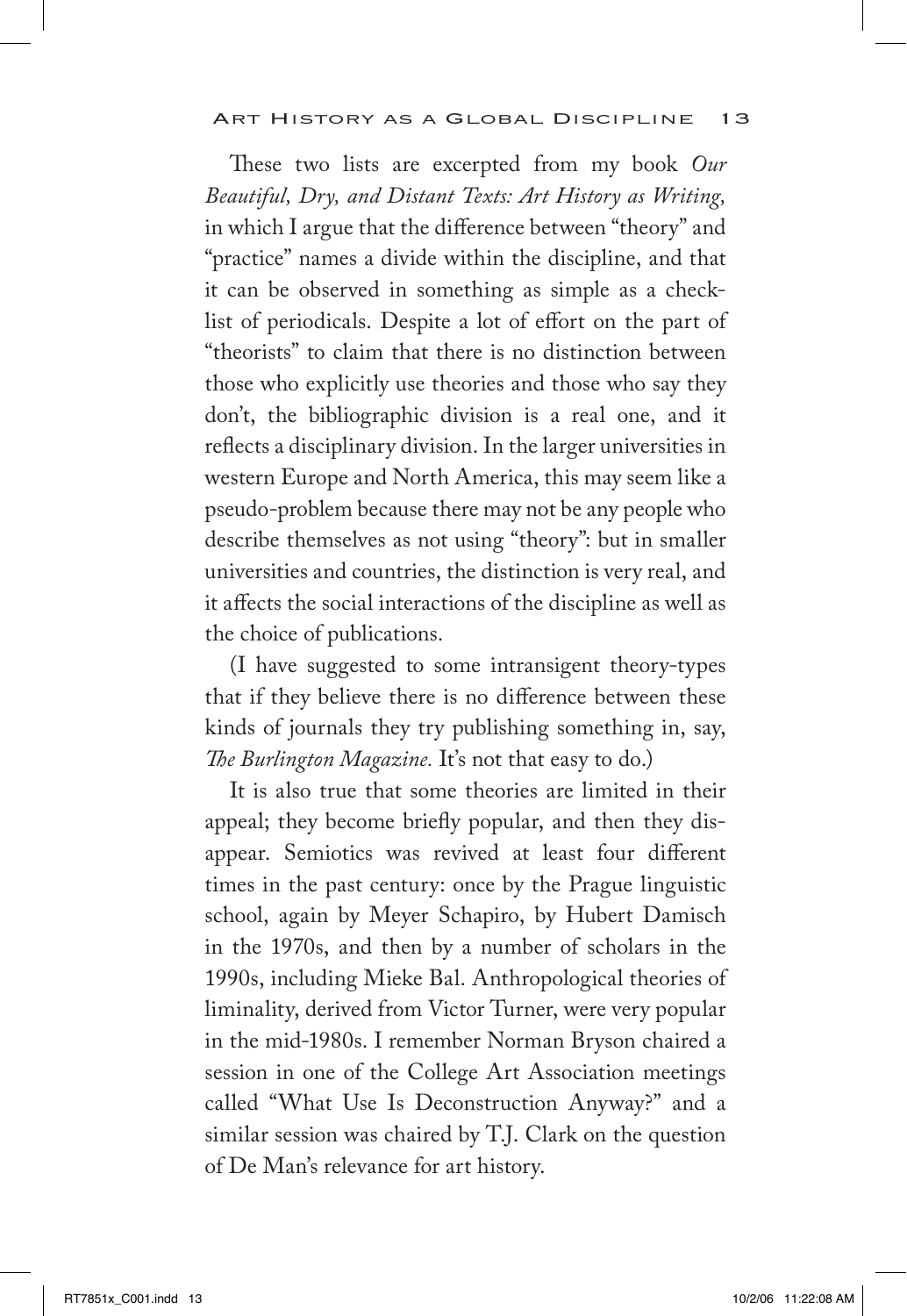I would not deny that the discipline is fragmented by infatuations with more or less evanescent theories. But there is also a counterargument, and so now I'll turn to the second part of my Introduction: five arguments in favor of the idea that art history is, or could become, a single coherent enterprise throughout the world.

# **II**

*1. It can be argued, against the previous claim, that some of the best scholarship in the field is done by writers who know a lot about theories, and conversely that scholars who are not conversant with theories run the risk of producing texts that are out of touch.*

 This is a delicate subject, so I'll give just a few examples. Clark's *Farewell to an Idea* is, I think, one of the best books on modern art that has been produced in the last few decades. It seems to engage theories in an elliptic and idiosyncratic way, but it is actually built around deeply considered responses to Hegel, poststructuralism in general (and semiotics in particular), and especially Paul De Man. Although it may not appear so, Michael Fried is another example: his books include encounters with phenomenology, psychoanalysis, and a range of philosophers from Kierkegaard and Wittgenstein to Robert Vischer. In medieval art history there is Michael Camille; any assessments of his relation to Meyer Schapiro, for example, would have to take on board Camille's understanding of poststructuralism and especially Derrida.

 If I were to go on in this vein, the claim would be that art history is potentially unified because the writers in fullest command of relevant theories are also those who are in fullest command of the possibilities of the discipline. There might be a parallel here to a discipline like physics, although I don't want to make too much of it: in physics, a researcher who does not know the most recent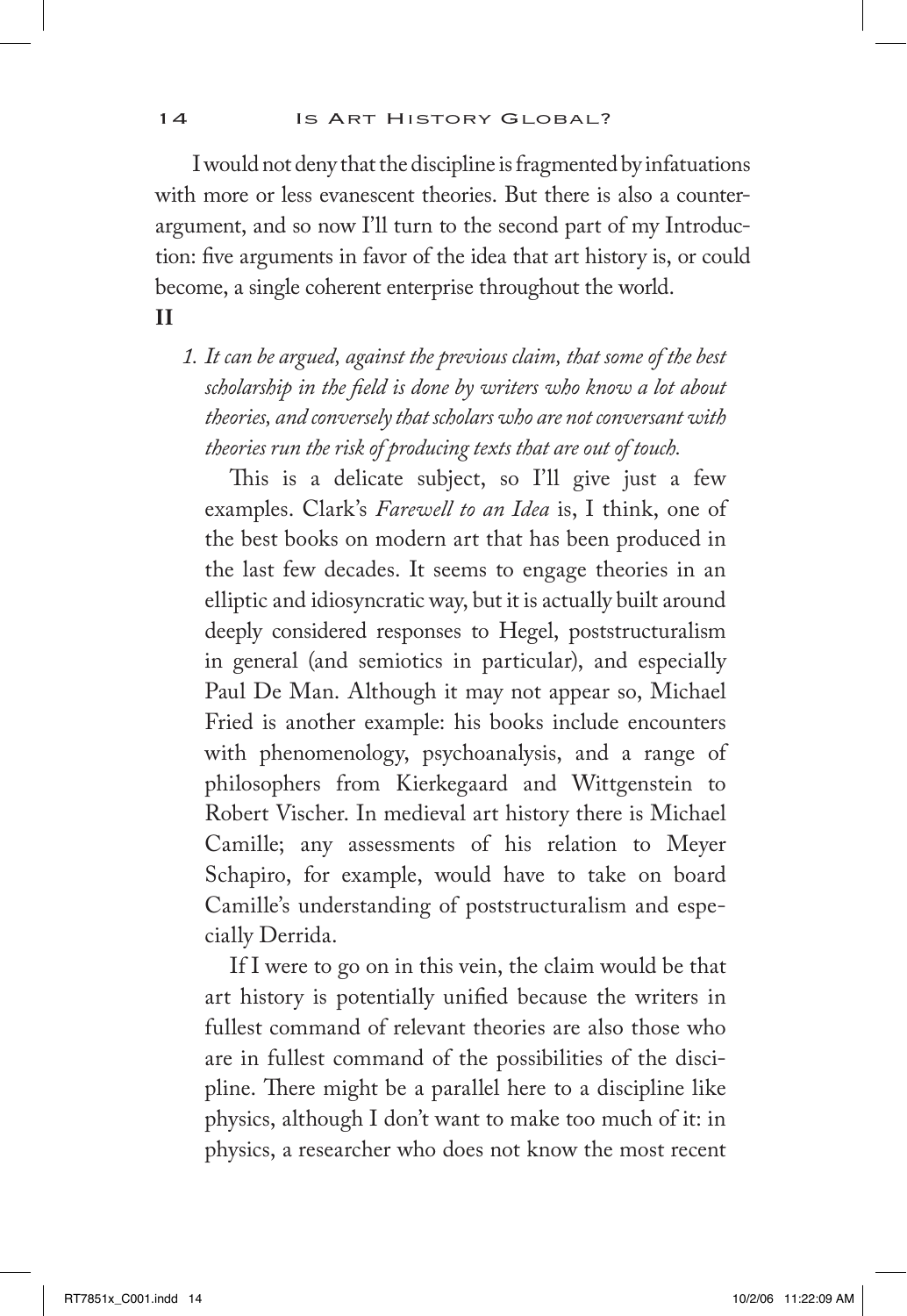#### Art History as a Global Discipline 15

theories can presumably go on working, but her results will fail to attract the attention of physicists who were working on the current issues in the field. Emphasizing theories — even evanescent ones — as evidence that art history is potentially a coherent field around the world is also a way of saying that it is the methods of art history, and not its subject matter, that effectively unify the field.

### *2. The distinction between art history and art criticism still holds.*

 Depending on your point of view regarding what David Carrier calls "artwriting," you might want to argue that art history and criticism are blurred or that their boundaries cannot be drawn with any useful degree of precision. I would argue that it is both easy and useful to distinguish the two, and that they can be separated using institutional, contextual, and commercial criteria.

 Institutionally, art criticism is wholly excluded from universities. There are classes on the *history* of art criticism — on Baudelaire for example, or on the reception of the New York School — but nothing on how to write art criticism. That subject is occasionally taught in art schools, but its rigorous exclusion from universities is a sign that it differs clearly from art history. Contextually and commercially, art history is produced for different venues. Criticism can be found, of course, in magazines and newspapers, but art history is seldom found there. (The two do mix, at a grossly adulterated level, on television.)

 There is much more to be said about this; volume 4 in this series, *The State of Art Criticism,* investigates it at length. In this context I'll just note that the same separation I assumed in the first point, at the beginning of this Introduction, can also be used to urge that art history *is* unified because wherever it exists it can be distinguished from art criticism.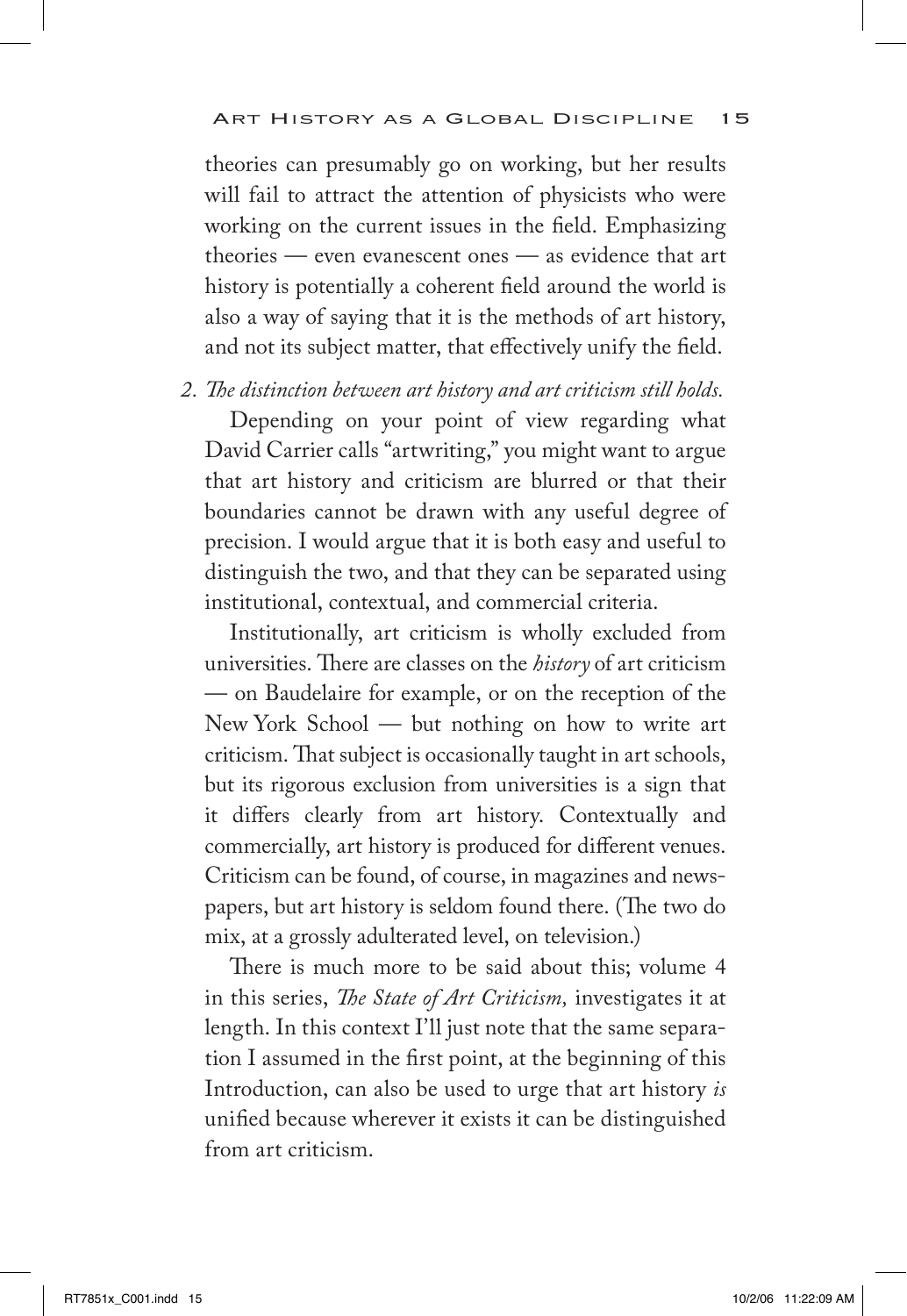*3. Art history remains focused on a specific canon of artists.*

 I wonder if an informal poll of art historians might not show that most of us think that there is effectively no longer a canon in art history, if only because the discipline is expanding so quickly and so unpredictably. "Canon" is an odd-sounding word in art history because we have avoided the major debates about the canon (what were called the "canon wars") that sprang up in departments of literature and languages in the United States and Canada in the 1980s. The issue then was how to make room for women writers and writers from outside the West by displacing canonical figures like Plato or Sophocles. Art history avoided the canon wars by relying on the very large survey textbooks, which were simply enlarged to include artists of color, women artists, outsider artists, and postcolonial artists, without ever really displacing any artists that had composed the "canon."

 It is helpful in this regard to distinguish between *intensive* and *extensive* scholarship. If the growth of the discipline were characterized by extensive scholarship, art historians would be studying new artists, new media, and new kinds of visual practices at an increasing rate. If the discipline's growth were due more to intensive scholarship, the field would be getting larger because there are increasing numbers of studies of the major artists — that is, the canon. In 1999 I got a special printout of two decades of entries of the *Bibliography of the History of Art,* one of the two largest databases in the discipline, from Michael Rinehart, who was then its editor. The printout arranges the scholarly output of the discipline according to the artists who were being written about. I collated the list and found that art history is still quite intensive: there is a canon of artists who are still studied disproportionately more than the many artists who have only been studied recently.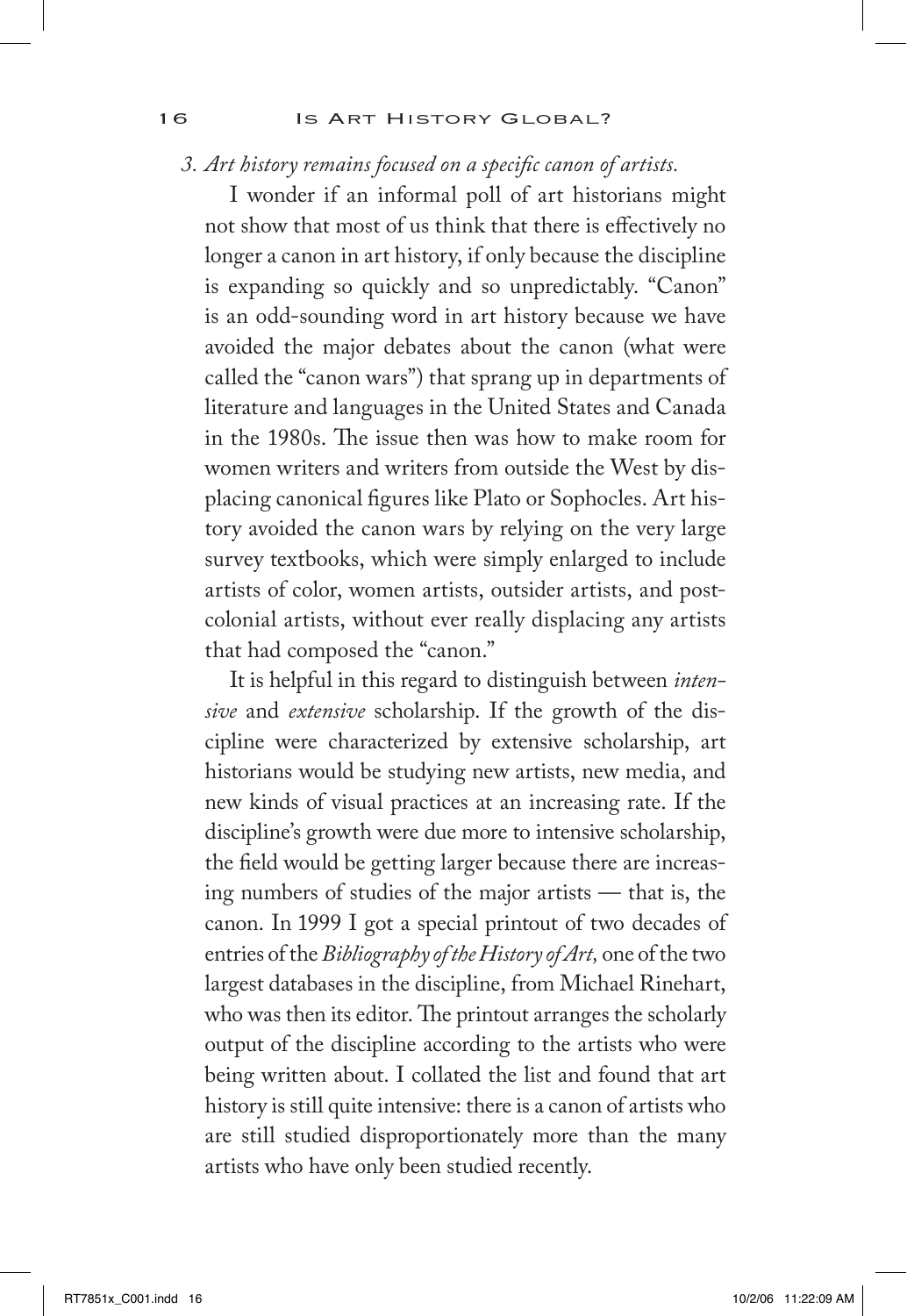Here is the top-ten list for art history. The most frequently cited artists are as follows:

| 1. Picasso      | 757 |
|-----------------|-----|
| 2. Dürer        | 616 |
| 3. Rubens       | 600 |
| 4. Michelangelo | 537 |
| 5. Leonardo     | 526 |
| 6. Raphael      | 460 |
| 7. Rembrandt    | 442 |
| 8. Titian       | 418 |
| 9. Goya         | 391 |
| 10. Palladio    | 377 |
|                 |     |

 In terms of media, note that this top-ten list includes only painting, sculpture, and architecture. As the list continues, it is clear that painting is really the canonical medium: it goes on past Van Gogh, Turner, and Cézanne to Tiepolo, Constable, and Lotto … almost all the artists in the top one hundred are "dead white males"; all are European and North American; and virtually all are painters.

 Looking at things the other way around, it is possible to count the number of artists who are cited only once, those who are cited just twice, and so forth, so for example:

| Cited once        |             | c. 10,000  |
|-------------------|-------------|------------|
| Cited twice       |             | c. $5,000$ |
| Cited three times | $c_{\cdot}$ | 1,400      |
| Cited four times  |             | 1,105      |
| Cited five times  |             | 715        |
|                   |             |            |

In this count it becomes apparent that the discipline is also growing extensively, with nearly 20,000 different artists cited four or fewer times.

 In statistical terms, there is a broad middle region between these seldom-cited artists and the "outliers" like Picasso: that is the canon of art history, and it corresponds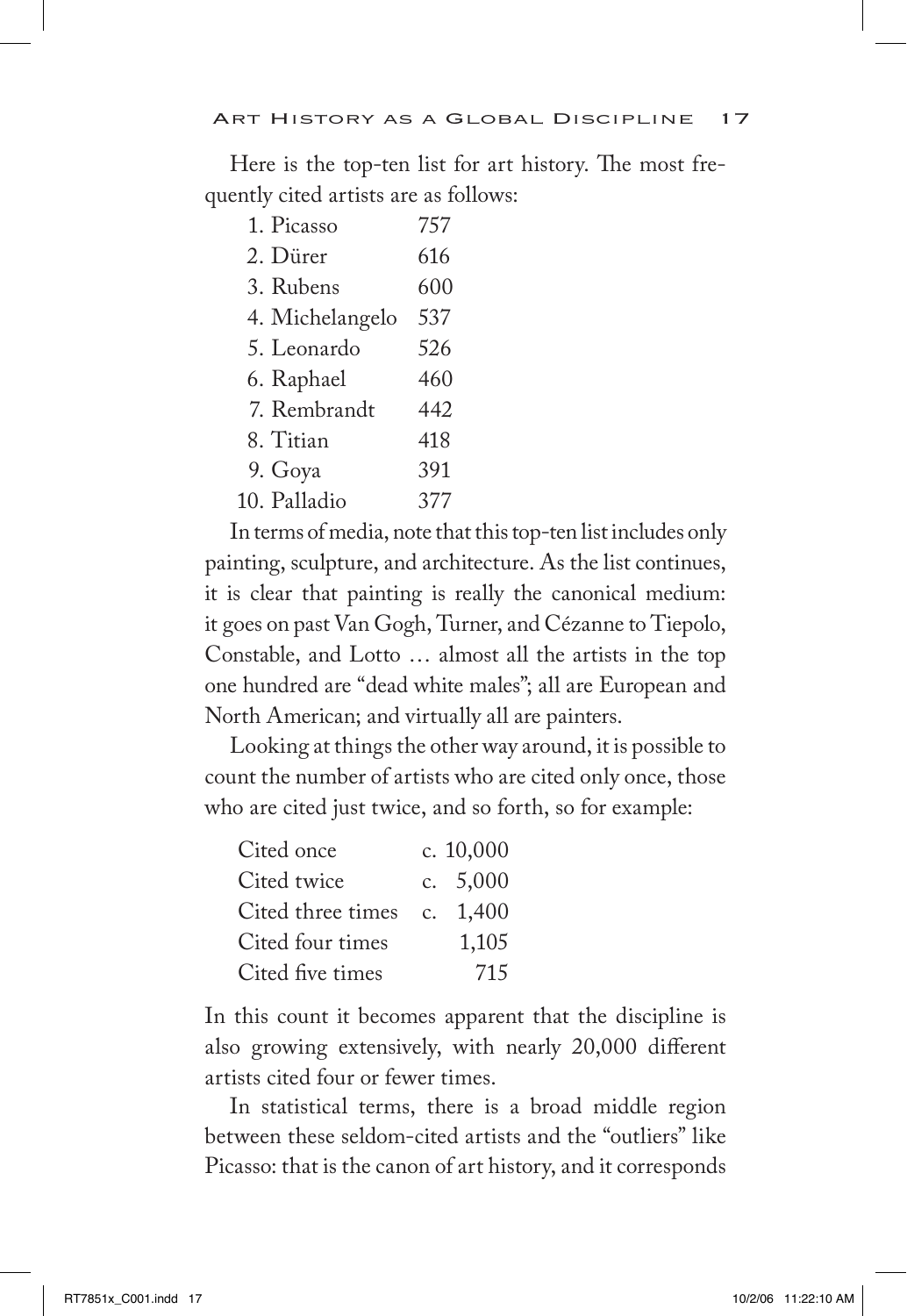well with the contents of the large introductory art historytextbooks. The full results will appear in the essay I mentioned in Brzyski's volume; all I mean to suggest here is that art history's exponential growth has been as much intensive as extensive, and it is still effectively unified by a canon of representative interests.

## *4. Art history is guided by a stable series of narratives.*

 The same claim can be made about art history's narratives, such as the story of the rise of illusionism told in Gombrich's *Art and Illusion,* and the familiar sequences of formal elements that lead from Greece and Rome through medieval uses to Renaissance "survivals" and postmodern "appropriations." Such narratives have been questioned by feminist art historians and augmented by postcolonial theory, queer theory, and disciplines such as literary theory, but they still give sense and structure to introductory texts.

 It has been argued that specialized monographs in art history owe little to these large-scale narratives, but I am not so sure. The reason for studying a particular artwork or an individual artist must have to do with that artist's importance in the larger scheme of things. As arthistorians, I think we are still dependent on a relatively small number of plots. Books with titles like *Modern Cambodian Art* or *Modern Art in Tibet* will sometimes begin with promises not to be beholden to Western historiography or examples, but in my experience the authors soon find themselves deeply indebted not only to the inevitable Western comparisons (so-and-so Philippine painter is influenced by Bernard Buffet, and so forth) but also to the Western storylines of naturalism or antinaturalism, or even the Wölfflinian stories about successions of "classical" and "baroque" periods.

 The grip of our accustomed narratives is best demonstrated by the few books that try to break the mold.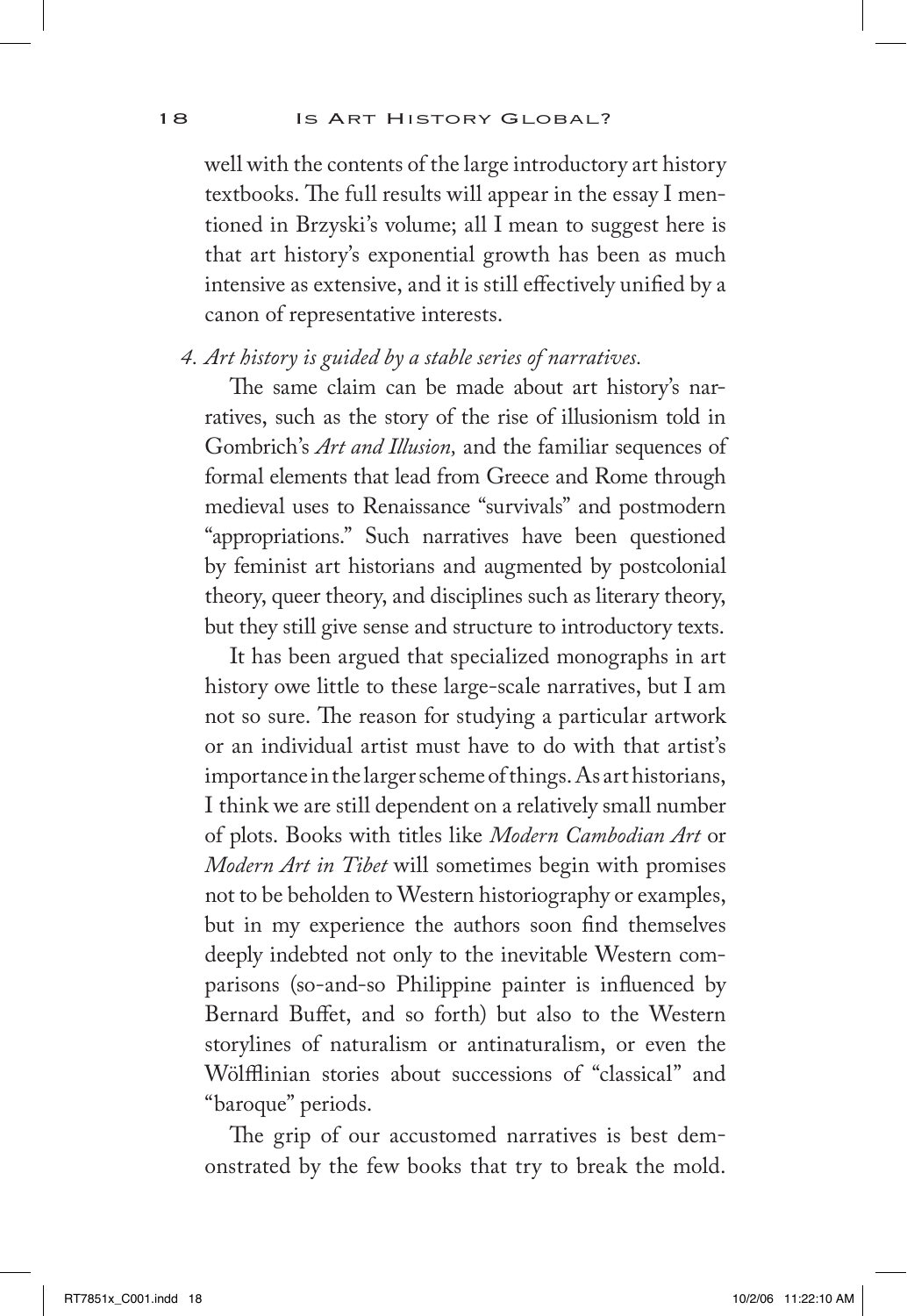#### Art History as a Global Discipline 19

Stan Abe's *Ordinary Images,* a book about provincial Taoist bas-reliefs in China, includes anomalous examples on purpose, perhaps in order to upset the reader's expectations that the material will fit into neat style categories or period sequences. The result, for me, is sometimes a sense of a new kind of historical account, but more often a feeling of incompletion, as if the narrative has not quite ended where it should. Another example would be Georges Didi-Huberman's work on Aby Warburg, *l'Image survivante*: it creates an alternate narrative for art history — one that is founded on Warburg's *Pathosformel*and Didi-Huberman's Lacanian interpretation of it — but I wonder if his approach will seem like a fruitful alternative for many historians. The grip of the familiar narratives is still very strong.

*5. Art history depends on Western conceptual schemata.*

 Perhaps the most surprising fact about worldwide practices of art history is that there may be no conceptually independent national or regional traditions of art historical writing. Chinese art history, for example, demands expertise in very different kinds of source materials and formal concepts, but its interpretive strategies remain very Western. Chinese art historians, both in China and in universities in the West, study Chinese art using the same repertoire of theoretical texts and sources — psychoanalysis, semiotics, iconography, structuralism, anthropology, identity theory. They frame and support their arguments in the same ways Western art historians do: with abstracts, archival evidence, summaries of previous scholarship, and footnoted arguments.

 I think it can be argued that there is no non-Western tradition of art history, if by that is meant a tradition with its own interpretive strategies and forms of argument.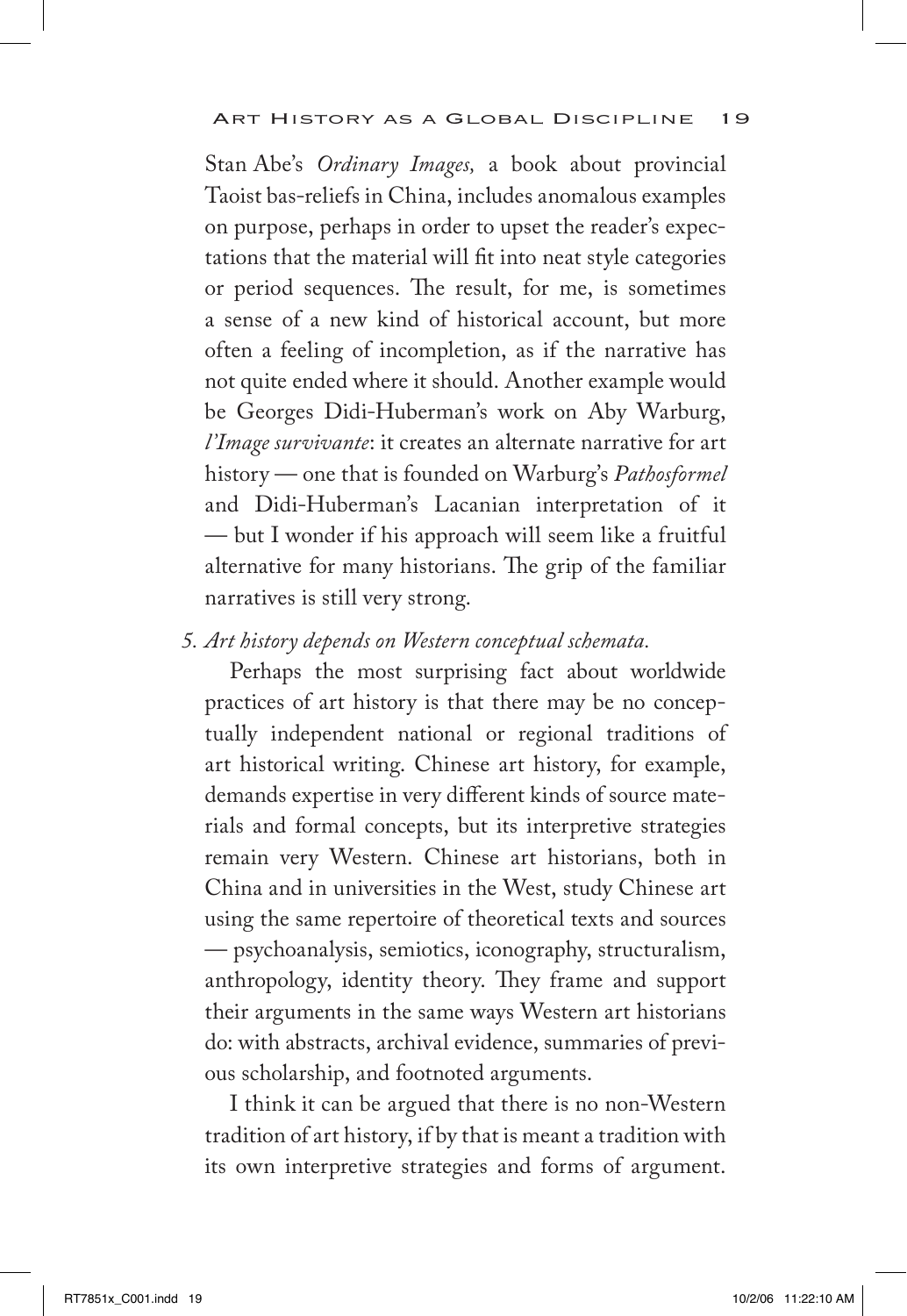Art historians in different countries vary in what they study, and there is a wide latitude in the kinds of interpretive methods that are employed. (Most scholarship, I think, still takes iconography as its principal or default model.) But there is no such thing as an independent narrative or scholarly approach to the writing of the history of art that can be understood *as* a history of art. There are ways of writing about art's history that developed in India from the seventh century, and in China from the Han Dynasty; but those texts are not recognizable *as* art history, and a simple proof of their distance from current practice is that no art historian who chose to emulate those texts could get a permanent position in a university. None of the Chinese specialists I know who teach in Western universities were hired because of their ability to deploy indigenous historiographic methods; but part of their qualifications would normally be the ability to negotiate the principal Western methods such as formal analysis and iconography.

 This can also be put in more general terms. In 2000 I discovered that the basics of Western art history, such as formal analysis, periodization, and iconography, along with Chinese translations of Wölfflin, Panofsky, and Gombrich, were being taught in art academies in Beijing, Hangzhou, and Nanjing, where they were applied to both Chinese and non-Chinese art. Is that a sensible development? Shouldn't indigenous Chinese terms and methods be used to explicate Chinese art? Those questions, so apparently straightforward and self-evident, lead into thickets of problems — as the discussions in this book will show.

 Some of the most ambitious books in art history in recent years attack this question of the Westernness of art history from widely differing perspectives. There is Hans Belting's *Bild-Anthropologie,* which expands art history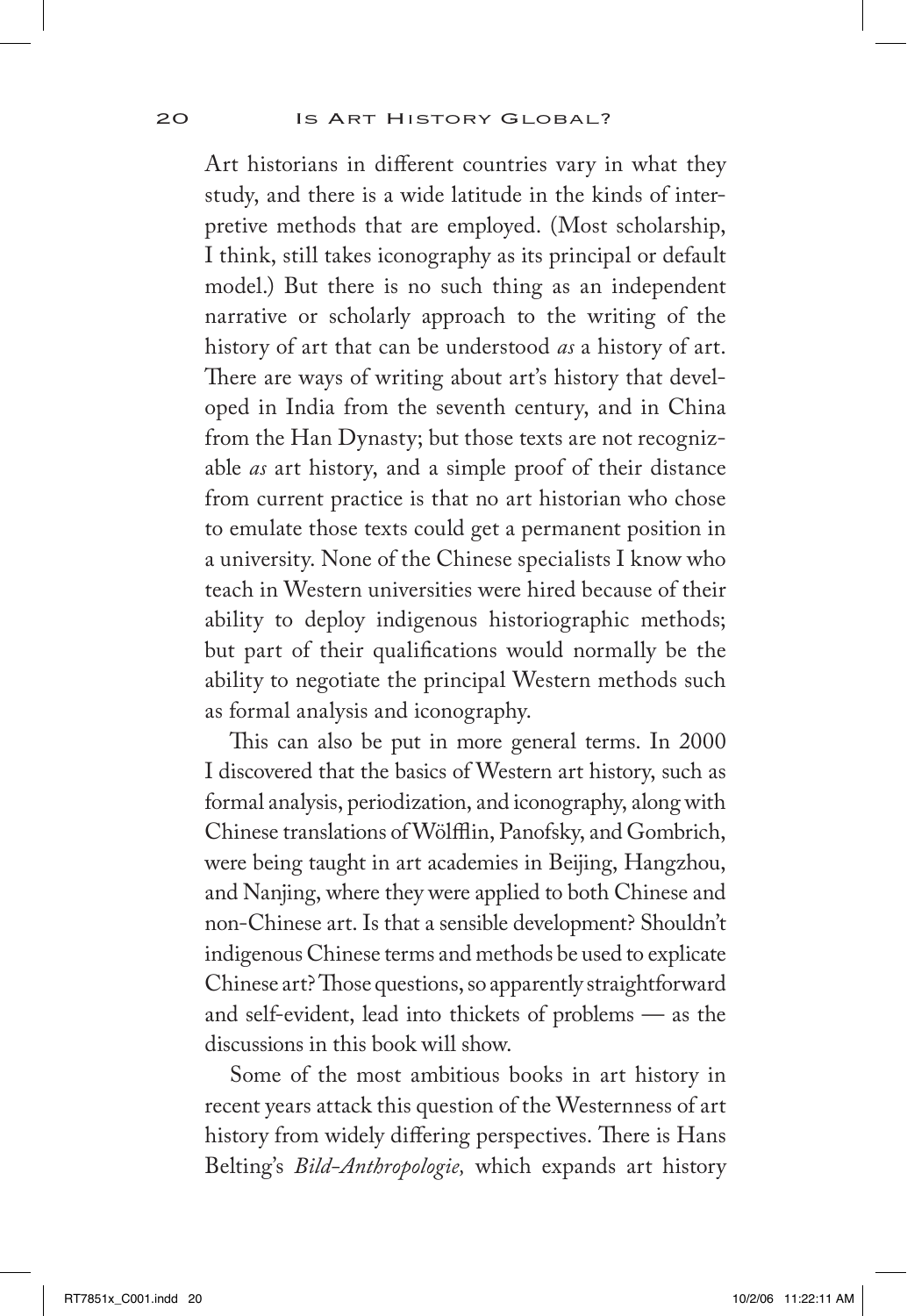#### Art History as a Global Discipline 21

in the direction of a Continental sense of anthropology; John Clark's *Modern Asian Art,* which looks at east Asian art using institutional critique to evade some traditional Western categories; and most ambitious of all, David Summers's *Real Spaces,* which was one of the occasions for the roundtable in this book. All these books raise fundamental questions concerning the alternatives to art history as we know it, but by doing so, and still remaining clearly Western, they also demonstrate an underlying unity in art history.

Any one of these five reasons could be used to urge that art history is, or could become, a truly global enterprise. For better or worse, art history would then be thought of as a field whose subject matter changes with its location but whose assumptions, purposes, critical concepts, and narrative forms remain fairly consistent around the world.

# **III**

My own feeling is that, by and large, these last five arguments are more compelling than the first five, and art history *is* becoming a global enterprise. One of the most interesting things about that possibility, I think, is that it creates an *obligation.* I'll close with a few words about that, even though it is not a theme that is developed in this book, and — as far as I can guess — may not be widely held by historians outside contributors to this book. To the extent that art history can be spoken of as a single problematic, it follows that what happens in art history in Austria, say, or in Russia, can have consequences for art history in, say, Ecuador or Singapore. That doesn't mean the *subject matter* of a monograph written in one country will be of immediate interest elsewhere, but that the *methods,* the *form* of the text, and the *questions* it raises may well be important for scholars in very different places. I don't think the subjects of art history need to be shared: an Irish art historian specializing in medieval church architecture may not need to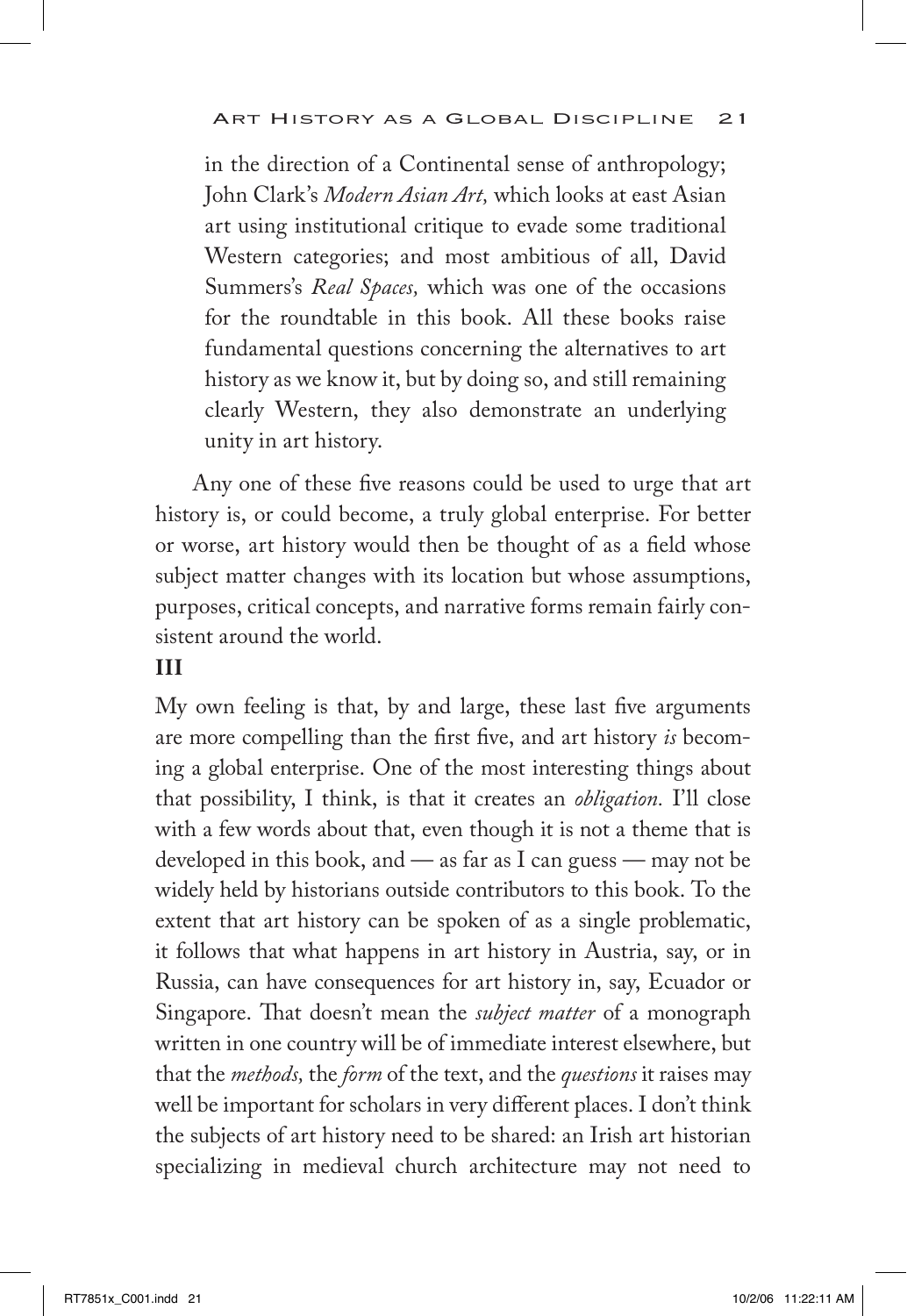know about medieval Slovenian altars. But I do think that it is important to share the methods of art history: ideally an Irish or a Slovenian art historian will need to know Cao Yiqiang's account of renascences, or Shigemi Inaga's interpretations of orientalisms. This would not be true if the common ground in art history is standard-issue iconography, or style analysis, because then I would not feel obligated to check to see *how* artworks are being interpreted in other places. But it will be true if the connections between local practices of art history reach deeper into the discipline. If world art studies deserves the name, then an art historian working in Estonia, for example, should not be able to afford to ignore what is being written by art historians in Argentina, Peru, or China: not because the Estonian art historian needs to know about Argentine modernism, Peruvian Moche pottery, or Chinese tomb reliefs, but because the Estonian art historian may need to know about the new interpretive methods and senses of history that are being tried on those very different kinds of objects.

At the same time I don't mean that it would be bad if art history divided into local practices: in fact it should be a matter of concern if art history does *not* divide into local practices. Primadi Tabrani's *Bahasa Rupa* is a book written in 2005 in Indonesian; it uses Marshall McLuhan and a mixture of Western sources to talk about twentieth-century southeast Asian painting and the southeast Asian qualities of Borobudur. As far as I can tell, that book wouldn't seem like art history if it were translated. (I suspect it would read like very idiosyncratic art criticism.) But I think it would matter if *Bahasa Rupa* came out sounding like a natural extension of western European art history (because that would be strange), and it would also matter if it sounded like nothing that could count as a plausible art history (because that would raise the question of what way of talking about those same objects and authors *could* sound like plausible art history).

A worldwide set of practices identifiable as art history poses a fascinating challenge. No one can read everything, but a worldwide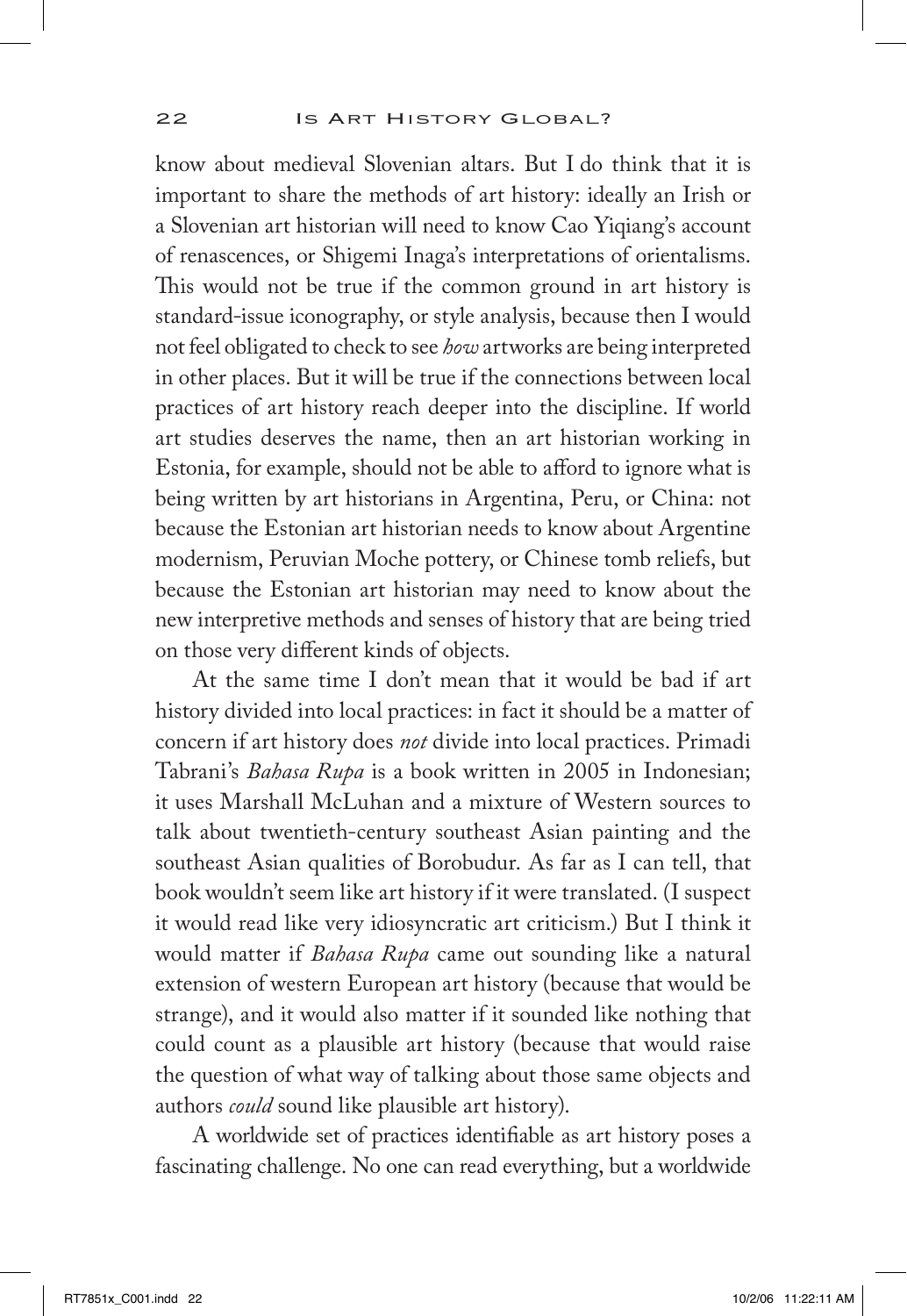endeavor, especially one whose coherence is contested and problematic, requires worldwide reading. For me, that obligation is one of the principal reasons this subject is so interesting: no matter how art history develops (or dissolves), and even aside from the pressing political problems of the spread of Western practice, I think art history increasingly imposes an obligation to read widely and continuously, outside of any specialization.

That is just by way of introduction. It is a very different matter to ask what, exactly, constitutes art history's common language, and what historical, political, linguistic, and economic consequences that commonality might have: those are questions for the rest of this book.